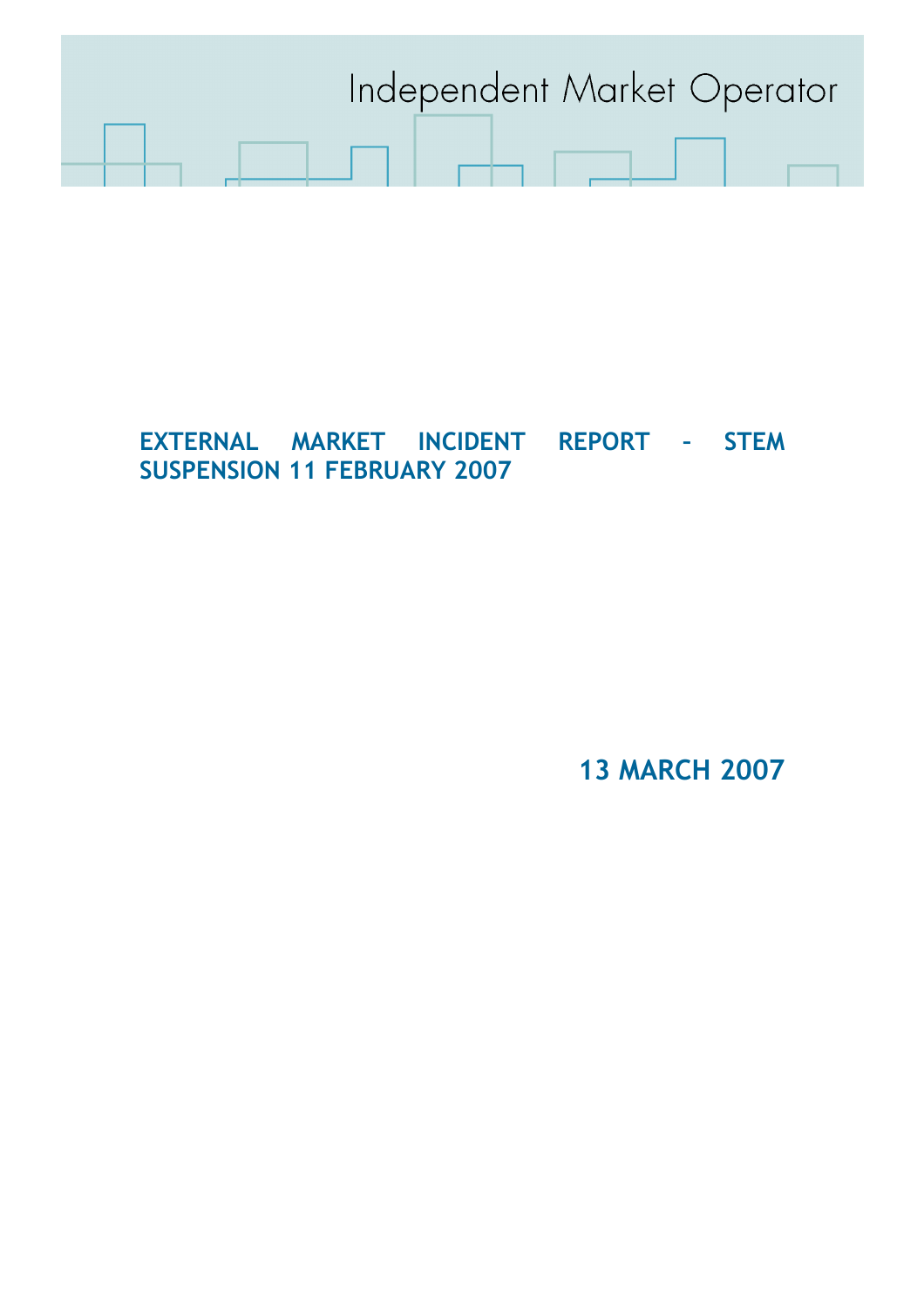## **Introduction**

At 10:20 am on Scheduling Day Saturday February 10, the Short Term Energy Market (STEM) was suspended for the Trading Day of Sunday 11 February 2007. Issues with the Wholesale Electricity Market Systems (WEMS) led to a delay in the opening of the STEM window leaving participants only twelve minutes to make their STEM submissions. Subsequently, at least one participant was unable to make their STEM submission. As defined in the *Operations Contingency Procedures<sup>1</sup>* this then gives rise to an invalid STEM result under clause 6.10 of the Market Rules.

The purpose of this report is to:

- Describe the event leading up to the suspension of the STEM on this day, including the actions taken by IMO staff;
- Discuss changes that have been implemented to prevent this type of issue from recurring; and
- Make further recommendations that will assist in preventing recurrence.

All times in this report are given in Western Standard Time.

### **The Issue**

The initial part of the Scheduling Day of Saturday February 10 progressed without incident. Files detailing demand forecasts, facility outages and ancillary services for the following Trading Day were received from System Management and processed by the WEMS Application Server and stored on the WEMS Database Server. Bilateral submission windows events also completed without incident.

The IMO triggers the participant and facility limit calculations at 08:30 am, or earlier if available, on each Scheduling Day. This is then followed by an automated event that publishes the limit calculation results at 08:52 am. On February 10, the first indication that the systems were not operating correctly was that the limit calculations had completed successfully, but the systems could not publish the limit reports.

When the WEMS attempted to run the automated STEM window opening event, this process failed. The operator on-call attempted to rerun this manually, but the event continued to fail.

Participants started to contact the Operations help desk from approximately 09.15 am to seek advice as they had not been able to make STEM submissions. They were informed of an issue with the WEMS and that they would be advised when the STEM window was opened.

 $\overline{a}$ 

<sup>1</sup> http://www.imowa.com.au/market\_ops\_procedures.htm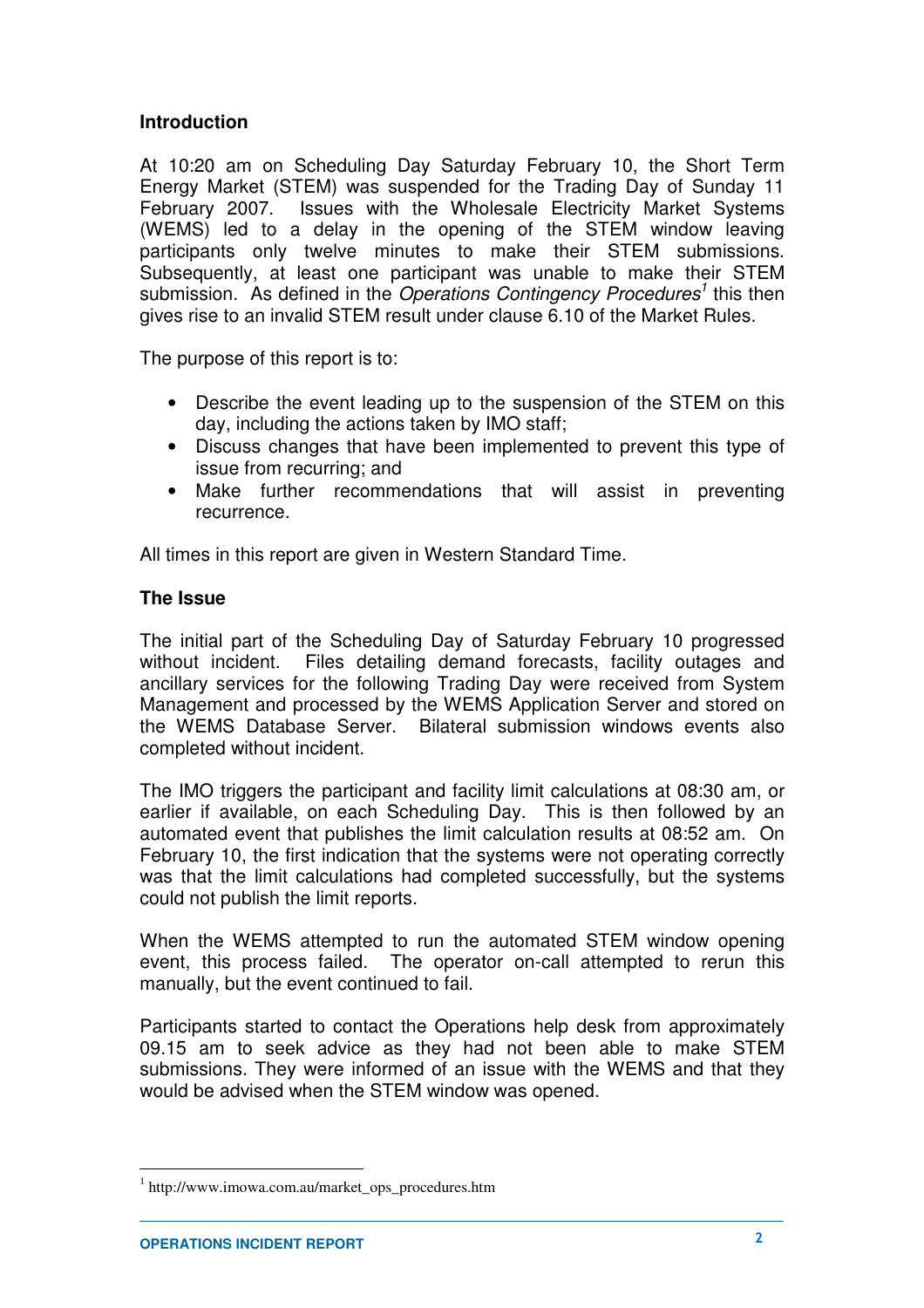IMO staff restarted a number of applications within the WEMS at 09:30 am in an attempt to resolve the underlying issue. The operator then opened the STEM window at 09.38 am. Part of the STEM submission window opening event is a process that attempts to convert participant standing STEM submissions into valid STEM submissions. Although the event completed correctly on this occasion, several of the standing bids failed the conversion process. Note that this is a normal outcome that indicates a change in facility limit between the submission of the standing submission and the opening of the STEM submission window. This does not indicate that the system or process has failed.

Participants were then advised by phone to attempt to make their STEM submissions once again. Two participants were able to make their submissions successfully, although one of these participants was having trouble querying the submission after making it. However, another two participants whose standing data had failed to convert subsequently advised they had not been able to make their STEM submissions by 09.50 am.

Market Rule 6.3B only permits participants to make STEM submissions between 09:00 am and 09:50 am. On 10 February there was insufficient time for all market participants to make valid STEM submissions for the Trading Day of 11 February. This being the case the STEM was suspended with participants being notified through market advisory at 10:20 am.

Note that IMO staff also noticed that the database was still experiencing problems in relation to Oracle and memory allocation. Restarting the database would normally take around forty minutes. Rule 6.4.3 requires that the auction be run by 10.30 am and a restart of the database would not allow the auction to be run by this time. This supported the need to suspend the STEM at this point.

A complete restart of the WEMS was executed at 10:20 am, ahead of the resource window opening. Participants were informed when the systems were back on-line.

Having suspended the STEM, participants Net Contract Positions (NCPs) remained set equal to their Net Bilateral Position. As the STEM Auction was not run at any point, the STEM report on price and clearing quantities was published with no data. (Note that in the case where the auction is run, but is still suspended, the report indicates that the market had been suspended and inserts 0's in the Cleared Quantity and Price columns.)

The remainder of the February 10 Scheduling Day was conducted without further incident.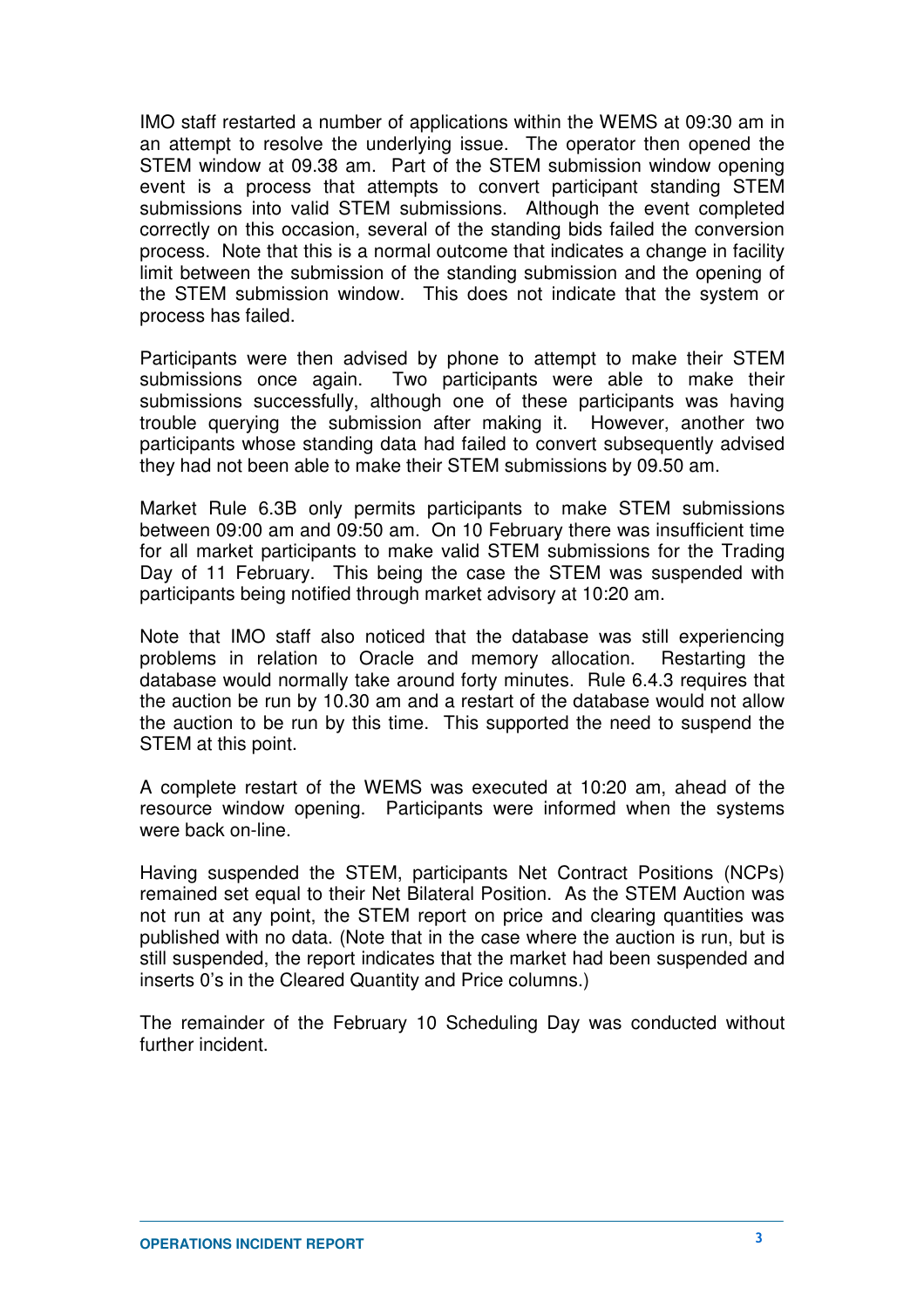## **Commercial Effects**

The commercial effect of this incident was that energy that would have traded through the STEM was now exposed to the balancing market. When the STEM is suspended there is no energy cleared through this market. All energy produced or consumed in deviation to the net bilateral position is settled through the balancing market.

Under normal processes the balancing price is determined as:

- 1. The STEM price if the operational load is within a tolerance band of the net contract position; or
- 2. A price determined by reconstructing the bid offer clearing process where the operational load is outside of the tolerance band.

However, in cases where the STEM is suspended and is not subsequently run, Market Rule 6.14.2 requires that the balancing prices be set equal to those for a previous day. In the case of this suspension, the balancing prices were set equal to those for Sunday February 4.

As the IMO has not been able to run the STEM auction for this day, it is impossible to quantify exactly the commercial effects of this suspension. However, given that the amounts cleared in the STEM on neighbouring days, and on the previous Sunday, were quite small it is reasonable to assume that similar small quantities may have cleared on this day. As such, it is reasonable to assume the commercial effects were limited.

#### **Findings, Actions and Recommendations**

The following dot points outline the findings, actions and recommendations arising from this incident:

- It has been agreed that the WEMS should be routinely totally restarted to minimise the possibility of database issues arising. A scheduled time-slot of 17:00 pm to 20:00 pm has been set aside on all days to perform this task (along with other database maintenance and updating tasks).
- IMO staff have undertaken to increase their monitoring of WEMS performance and co-ordinate with other IMO staff all database activity. Note that Web Service interactions with the database will also be monitored under this process.
- IMO Hardware and Software Vendors have been requested to resolve the underlying database performance issues. Some progress has been made in this area.